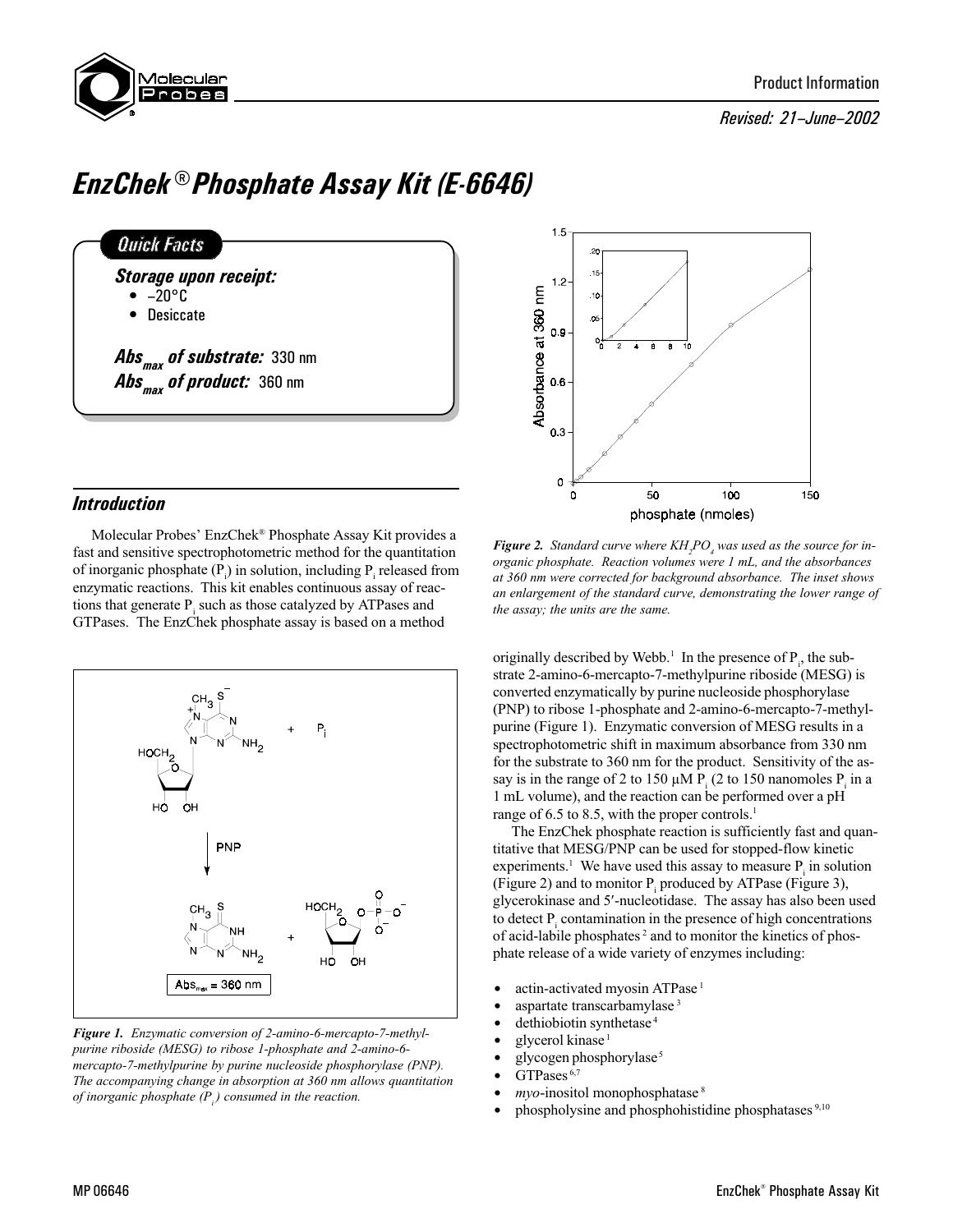

Figure 3. Measurement of ATPase activity. The following reagents were combined in 1 mL reaction volumes:  $400 \mu$ M ATP, 1 mM KCl, 1 mM NaCl, 1 U of purine nucleoside phosphorylase, various dilutions of ATPase and 1X reaction buffer. After incubation at  $22^{\circ}$ C for 30 minutes, the absorbance at 360 nm was measured and corrected for background absorbance.

- phosphorylase a phosphatase  $11$
- phosphorylase kinase<sup>12</sup>
- protein serine phosphatase <sup>13</sup>

## **Materials**

#### Kit Contents

- MESG substrate (Component A),  $6.3 \text{ mg } (20 \text{ \mu moles})$
- Purine nucleoside phosphorylase (PNP) (Component B), two vials, each containing 50 U of lyophilized enzyme; one Unit of PNP will cause the phosphorolysis of  $1.0 \mu$  mole of inosine to hypoxanthine and ribose 1-phosphate per minute at pH 7.4 at 25°C
- $20X$  reaction buffer (Component C), 10 mL of 1.0 M Tris-HCl, 20 mM  $MgCl_2$ , pH 7.5, containing 2 mM sodium azide
- **Phosphate standard** (Component D), 500  $\mu$ L of 50 mM KH<sub>2</sub>PO<sub>4</sub>, containing 2 mM sodium azide

This kit provides sufficient reagents for approximately 100 assays, each performed in a 1 mL volume.

#### Storage and Handling

Upon receipt, this kit should be stored at -20°C. Allow reagents to warm to room temperature before opening the vials. When stored properly, these reagents are stable for six months to one year. Reconstituted purine nucleoside phosphorylase may be stored at 4°C for at least one month. Reconstituted MESG may be stored at -20°C for at least one month.

Important note: Due to the high sensitivity of this assay for  $P_i$ , it is extremely important to use  $P_i$ -free laboratory ware and reagents. Rinse all cuvettes thoroughly with deionized water  $(dH_2O)$  between spectrophotometric measurements to prevent  $P_i$ carryover.

## Experimental Protocol

#### Reagent Preparation

1.1 Prepare a 1 mM stock solution of MESG by adding 20 mL of dH2 O directly to the bottle containing the MESG substrate (Component A). Extensive mixing (e.g. 10 minutes) is required to fully dissolve the MESG. Do not heat. Because MESG is near its saturation point, a small amount of solid may remain, even after extensive mixing. Immediately after dissolving the MESG substrate, aliquot the solution into convenient volumes (each standard reaction requires 200 µL, see Standard Reaction) and place immediately at -20°C.

1.2 Thaw an aliquot of MESG substrate immediately before use by placing in a 37°C water bath until just melted (no more than 5 minutes).

1.3 Vortex vigorously, then place on ice. This solution is stable for at least 4 hours on ice at pH 7.5. If left at room temperature, the half-life of MESG is about 4 hours at pH 8.0 and 40 hours at pH 6.0.<sup>1</sup> We do not recommend refreezing leftover MESG substrate.

**1.4** Add 500  $\mu$ L of dH<sub>2</sub>O to a vial of purine nucleoside phosphorylase (Component B) to prepare a 100 U/mL stock solution. Store at 4°C.

1.5 Dilute a portion of the phosphate standard 100-fold with  $dH_2O$  to generate a 500  $\mu$ M working solution. A 1 mL volume of this working solution is usually sufficient to generate a standard curve.

#### Standard Reaction

The EnzChek Phosphate Assay Kit can be used for the quantitation of  $P_i$  in solution or for the continuous determination of  $P_i$  released in enzymatic reactions. In either case, the standard 1 mL reaction mixture contains:

- 740  $\mu$ L x  $\mu$ L dH<sub>2</sub>O (to create a final reaction volume of 1.0 mL)
- $\cdot$  50 µL 20X reaction buffer
- $\bullet$  200 µL MESG substrate solution (from step 1.3)
- $\bullet$  x  $\mu$ L sample to be analyzed for phosphate content
- $\bullet$  10 µL purine nucleoside phosphorylase (1 U, from step 1.4)

Generally, for the routine determination of phosphate in solution, the components are added to the reaction vial or cuvette in the order listed above. The reactions are started by the addition of the final component (the purine nucleoside phosphorylase) and incubated for 30 minutes at 22°C. For the continuous determination of  $P_i$  released in reactions, special conditions apply; see *In*organic Phosphate Released Continuously by Enzymatic Reaction.

#### Standard Curve for Inorganic Phosphate

A standard curve for the phosphate assay may be generated using the phosphate standard as a source of  $P_i$ . The linear range of the assay for  $P_i$  extends from 2  $\mu$ M to about 150  $\mu$ M (see Figure 2).

2.1 Add variable amounts of the phosphate standard working solution (from step 1.5) to the standard reaction mixture (see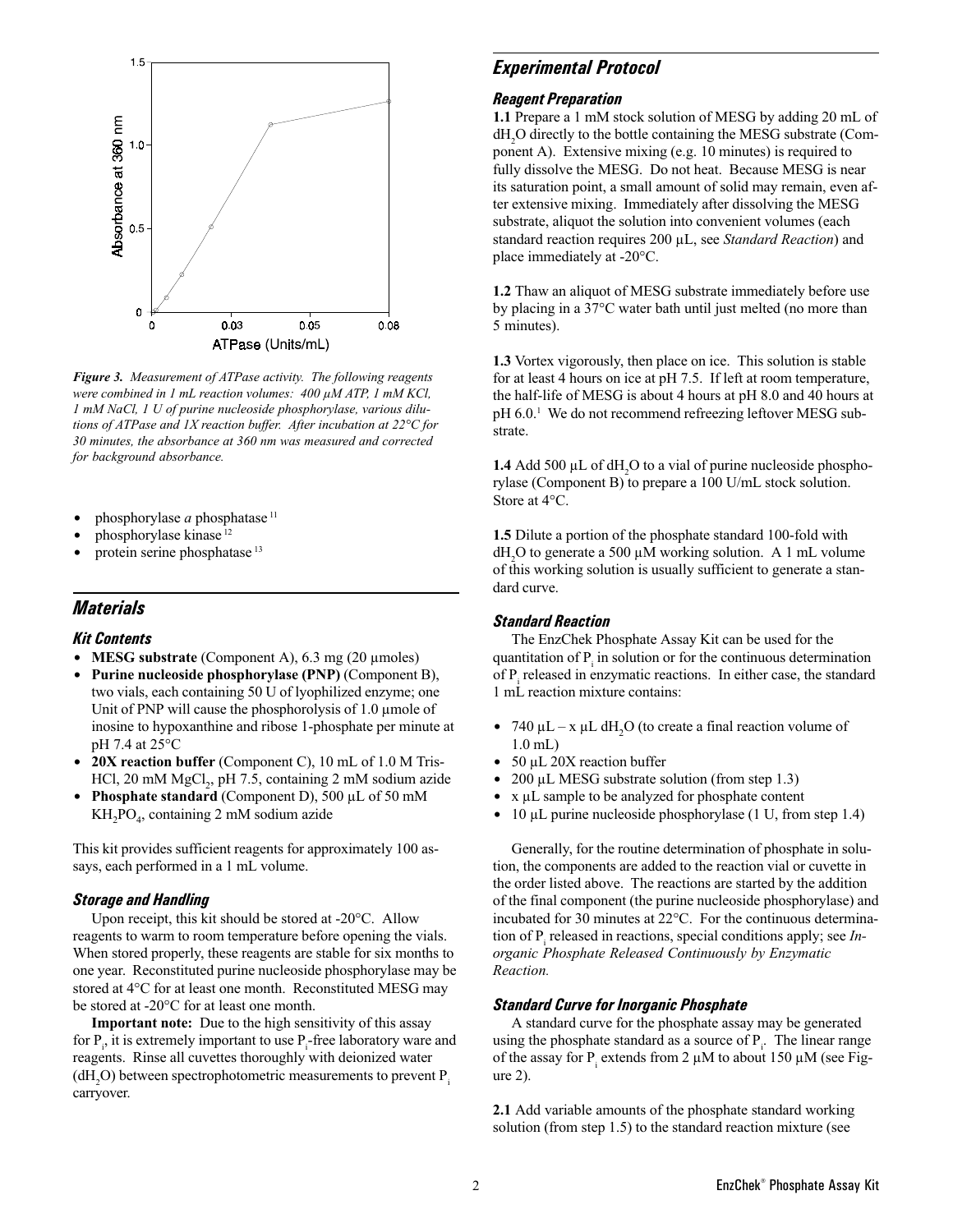Standard Reaction). For example, each 10  $\mu$ L of 500  $\mu$ M phosphate standard solution added to the 1 mL reaction contributes  $5 \mu M$  P<sub>i</sub> to the reaction mixture. Always include a no-phosphate control: standard reaction mix (see Standard Reaction) without phosphate standard added, measured against a 1X reaction buffer blank at 360 nm.

2.2 Mix well and incubate the reaction mixtures for 30 minutes at 22°C.

2.3 Read the absorbance at 360 nm. Subtract the background absorbance determined for the no-phosphate control from each sample before plotting the curve.

### Inorganic Phosphate in Solutions

The concentration of  $P_i$  in solutions can be determined accurately by using the standard reaction mixture (see Standard Re*action*) in conjunction with a standard curve for  $P_i$  (see *Standard* Curve for Inorganic Phosphate). Likewise, the  $P_i$  generated in discontinuous reactions, i.e. reactions that are terminated or run to completion before the  $P_i$  assay, can be measured in the standard reaction mixture. It is important, however, to consider the possibility that experimental reagents may be contaminated with  $P_i$ . The individual reagents can be pretested in the assay for their  $P_i$  content. Contaminating  $P_i$  can often be tolerated, and subtracted out, by using the best possible controls. It is also important to generate the standard curve using the same buffer conditions as your samples. The assay can be performed over a pH range of 6.5 to 8.5.

## Inorganic Phosphate Released Continuously by Enzymatic Reaction

The EnzCheck Phosphate Assay Kit can be used to follow the kinetics of  $P_i$  released continuously in an enzymatic reaction. In these measurements it is particularly important to monitor reagents and enzymes for the possibility of  $P_i$  contamination (see

Inorganic Phosphate in Solutions). For example, if the enzyme you are studying contains contaminating  $P_i$ , you will have to decide if meaningful data can be obtained using this assay. Con $t$ aminating  $P_i$  can often be reduced to submicromolar levels by using the MESG/PNP reaction as a " $P_i$  mop."<sup>1</sup> In this procedure, the contaminated reagent (e.g. the enzyme) is preincubated in the assay mixture before the kinetic reaction is started (e.g. by adding the substrate). The following protocol is for a hypothetical experimental enzyme, contaminated with trace  $P_i$ , and its experimental substrate; your situation may differ.

3.1 Set up the reaction mixtures omitting the experimental substrate:

- 740  $\mu$ L x  $\mu$ L y  $\mu$ L dH<sub>2</sub>O (to create a final volume of 1.0 mL)
- $\cdot$  50 µL 20X reaction buffer
- $\bullet$  200 µL MESG substrate solution (from step 1.3)
- $\bullet$  10 µL purine nucleoside phosphorylase (1 U, from step 1.4)
- $\bullet$  x  $\mu$ L experimental enzyme

where y  $\mu$ L is the volume of the experimental substrate, to be added later.

3.2 Preincubate for 10 minutes at 22°C.

3.3 Add y µL of experimental substrate and mix well; in a parallel control assay, add y µL of buffer instead of substrate.

3.4 Immediately begin reading absorbance at 360 nm as a function of time for both the experimental reaction and the control reaction.

3.5 For data analysis, subtract the values determined for the no-substrate control from the corresponding values for the experimental reaction.

# **References**

1. Proc Natl Acad Sci USA 89, 4884 (1992); 2. Anal Biochem 230, 173 (1995); 3. Anal Biochem 218, 449 (1994); 4. Biochemistry 34, 10976 (1995); 5. Anal Biochem 221, 348 (1994); 6. Biochemistry 34, 15592 (1995); 7. Biochem J 287, 555 (1992); 8. Biochem J 307, 585 (1995); 9. Anal Biochem 222, 14 (1994); 10. Biochem J 296, 293 (1993); 11. Anal Biochem 226, 68 (1995); 12. Anal Biochem 230, 55 (1995); 13. Biochemistry 33, 2380 (1994).

| Cat#   | <b>Product Name</b> | Unit Size |
|--------|---------------------|-----------|
| E-6646 |                     | kit       |
| E-6645 |                     | ' kit     |